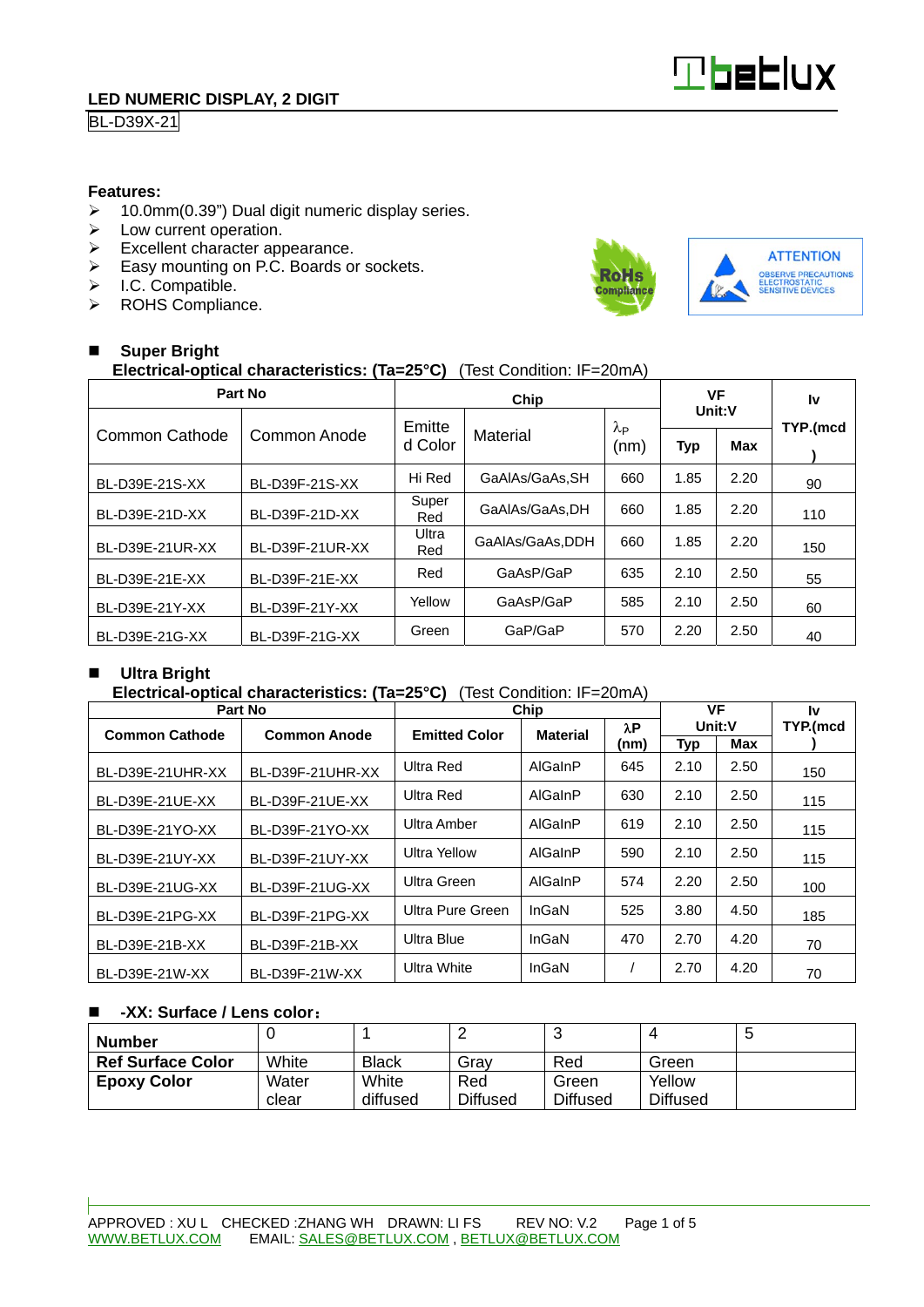| <b>Parameter</b>                                                                                                                                | S              | D   | <b>UR</b> | Е   | Y   | G   | Unit |
|-------------------------------------------------------------------------------------------------------------------------------------------------|----------------|-----|-----------|-----|-----|-----|------|
| <b>Forward Current</b><br>⊣⊧                                                                                                                    | 25             | 25  | 25        | 25  | 25  | 30  | mA   |
| Power Dissipation P <sub>d</sub>                                                                                                                | 60             | 60  | 60        | 60  | 60  | 65  | mW   |
| Reverse Voltage V <sub>R</sub>                                                                                                                  | 5              | 5   | 5         | 5   | 5   | 5   | V    |
| Peak Forward Current I <sub>PF</sub><br>(Duty 1/10 @1KHZ)                                                                                       | 150            | 150 | 150       | 150 | 150 | 150 | mA   |
| Operation Temperature T <sub>OPR</sub>                                                                                                          | $-40$ to $+80$ |     |           |     |     |     |      |
| Storage Temperature T <sub>STG</sub>                                                                                                            | $-40$ to $+85$ |     |           |     |     |     |      |
| <b>Lead Soldering Temperature</b><br>Max.260 $\pm$ 5°C for 3 sec Max.<br>(1.6mm from the base of the epoxy bulb)<br>$\mathsf{T}_{\mathsf{SOL}}$ |                |     |           |     |     | °C  |      |

## **Absolute maximum ratings (Ta=25°C)**

# **Absolute maximum ratings (Ta=25°C)**

| <b>Parameter</b>                                                                                                                                    | <b>UHR</b>     | UE  | YO  | UY  | UG  | <b>PG</b> | UB  | UW  | <b>Unit</b> |
|-----------------------------------------------------------------------------------------------------------------------------------------------------|----------------|-----|-----|-----|-----|-----------|-----|-----|-------------|
| <b>Forward Current</b><br>١⊧                                                                                                                        | 30             | 30  | 30  | 30  | 30  | 30        | 30  | 30  | mA          |
| Power Dissipation $P_d$                                                                                                                             | 75             | 65  | 65  | 65  | 75  | 110       | 120 | 120 | mW          |
| Reverse Voltage V <sub>R</sub>                                                                                                                      | 5              | 5   | 5   | 5   | 5   | 5         | 5   | 5   | V           |
| Peak Forward Current I <sub>PF</sub><br>(Duty 1/10 @1KHZ)                                                                                           | 150            | 150 | 150 | 150 | 150 | 150       | 100 | 100 | mA          |
| Operation Temperature T <sub>OPR</sub>                                                                                                              | $-40$ to $+80$ |     |     |     |     |           |     |     | °C          |
| Storage Temperature T <sub>STG</sub>                                                                                                                | $-40$ to $+85$ |     |     |     |     |           |     |     | °C          |
| <b>Lead Soldering Temperature</b><br>Max $260+5^{\circ}$ C for 3 sec Max.<br>(1.6mm from the base of the epoxy bulb)<br>$\mathsf{T}_{\mathsf{SOL}}$ |                |     |     |     |     | °C        |     |     |             |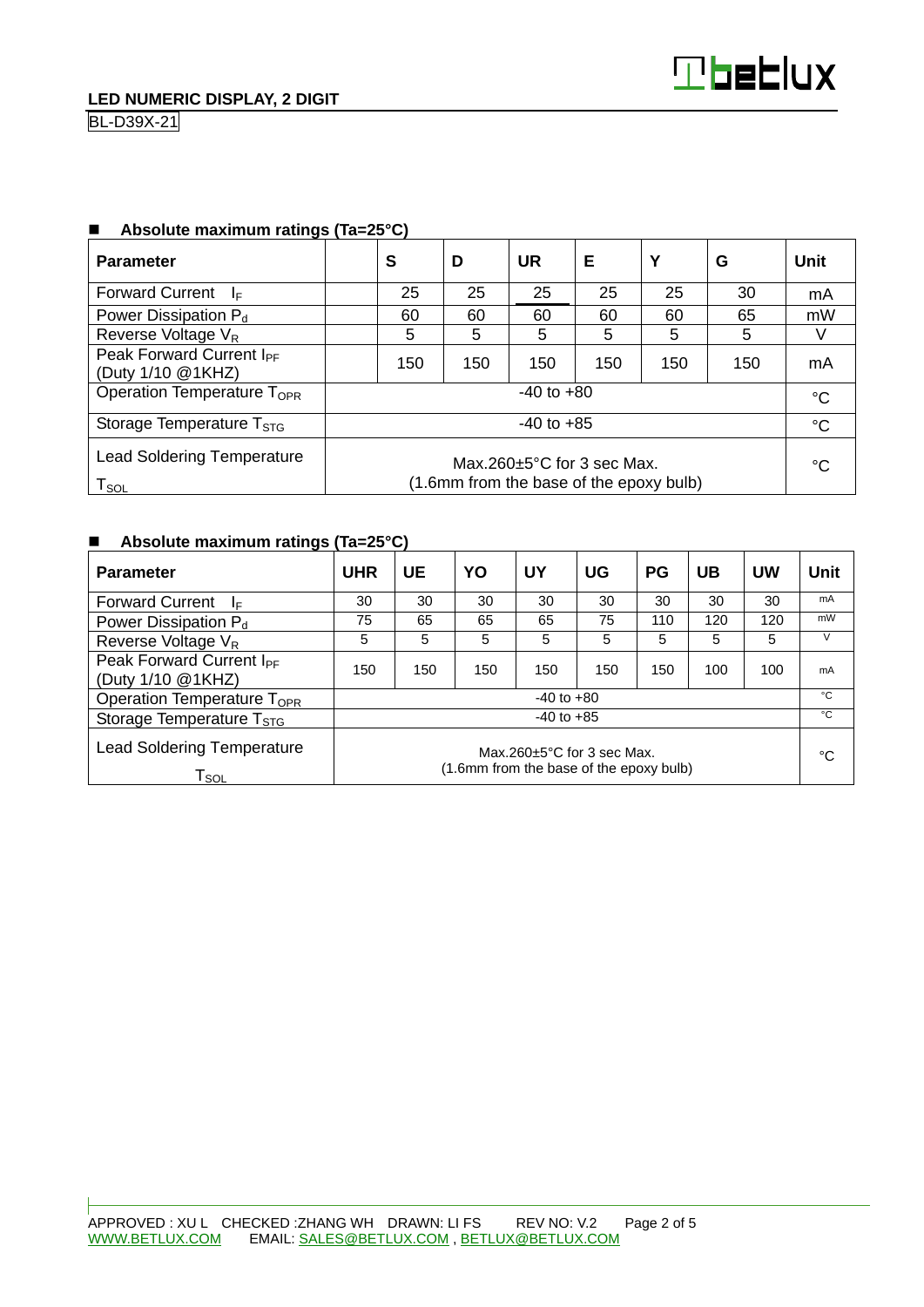

## ■ Package configuration & Internal circuit diagram



Notes:

- 1. All dimensions are in millimeters (inches)
- 2. Tolerance is ±0.25(0.01")unless otherwise noted.
- 3. Specifications are subject to change without notice.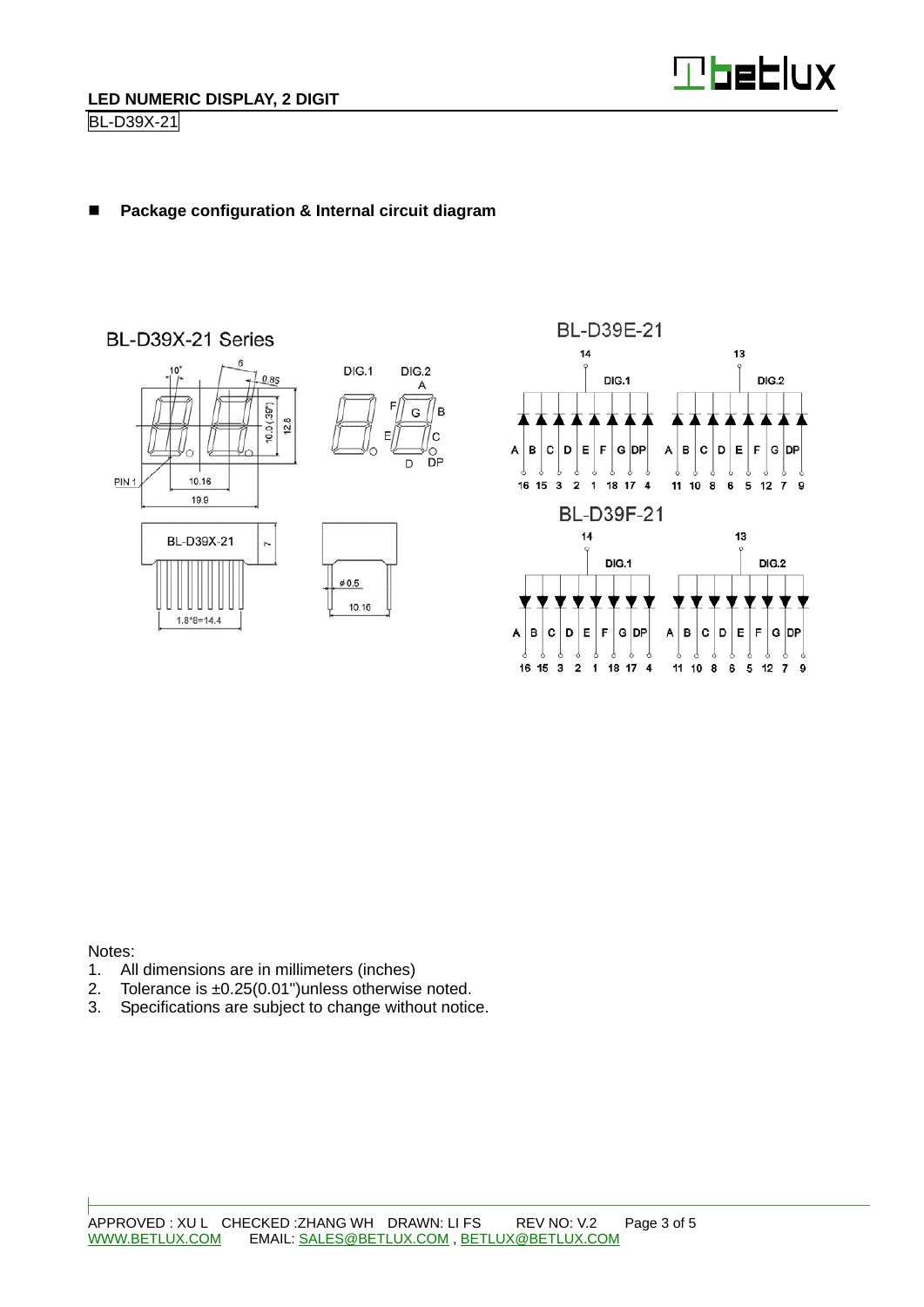

### **LED NUMERIC DISPLAY, 2 DIGIT**

BL-D39X-21



- (1) GaAsP/GaAs 655nm/Red
- (2) GaP 570nm/Yellow Green
- (3) GaAsP/GaP 585nm/Yellow
- (4) GaAsp/GaP 635nm/Orange & Hi-Eff Red
- (5) GaP 700nm/Bright Red
- (6) GaAlAs/GaAs 660nm/Super Red
- (8) GaAsP/GaP 610nm/Super Red
- (9) GaAlAs 880nm
- (10) GaAs/GaAs & GaAlAs/GaAs 940nm
- (A) GaN/SiC 430nm/Blue
- (B) InGaN/SiC 470nm/Blue
- (C) InGaN/SiC 505nm/Ultra Green
- (D) InGaAl/SiC 525nm/Ultra Green



FORWARD VOLTAGE (Vf) FORWARD CURRENT VS. FORWARD VOLTAGE



RELATIVE LUMINOUS INTENSITY VS. FORWARD **CURRENT** FORWARD CURRENT (mA)



AMBIENT TEMPERATURE Ta(°C) FORWARD CURRENT VS. AMBIENT TEMPERATURE



NOTE:25℃ free air temperature unless otherwise specified